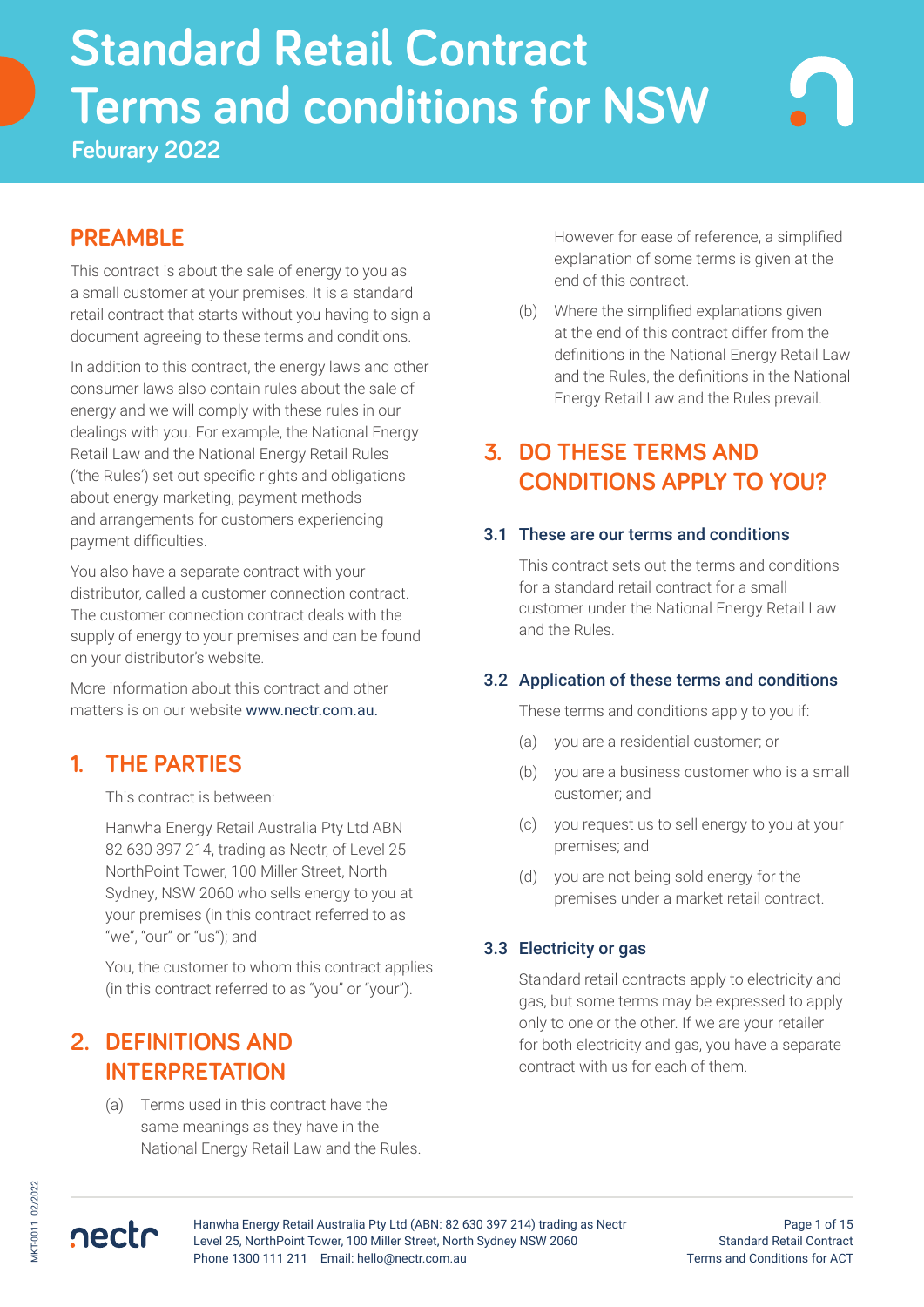# **4. WHAT IS THE TERM OF THIS CONTRACT?**

#### 4.1 When does this contract start?

This contract starts on the date you satisfy any pre-conditions set out in the National Energy Retail Law and the Rules, including giving us *acceptable identification* and your contact details for billing purposes.

#### 4.2 When does this contract end?

- (a) This contract ends:
	- (i) if you give us a notice stating you wish to end the contract-subject to paragraph (b), on a date advised by us of which we will give you at least 5 but no more than 20 business days notice; or
	- (ii) if you are no longer a small customer:
		- (a) subject to paragraph (b), on a date specified by us, of which we will give you at least 5 but no more than 20 business days notice; or
		- (b) if you have not told us of a change in the use of your energyfrom the time of the change in use; or
	- (iii) if we both agree to a date to end the contract-on the date that is agreed; or
	- (iv) if you start to buy energy for the premises:
		- (a) from us under a market retail contract-on the date the market retail contract starts; or
		- (b) from a different retailer under a customer retail contract – on the date the customer retail contract starts; or
- (v) if a different customer starts to buy energy for the premises-on the date that customer's contract starts; or
- (vi) if the premises are disconnected and you have not met the requirements in the Rules for reconnection-10 business days from the date of disconnection.
- (b) If you do not give us safe and unhindered access to the premises to conduct a final *meter* reading (where relevant), this contract will not end under paragraph (a) (i) or (ii) until we have issued you a final bill and you have paid any outstanding amount for the sale of energy.
- (c) Rights and obligations accrued before the end of this contract continue despite the end of the contract, including any obligations to pay amounts to us.

#### 4.3 Vacating your premises

- (a) If you are vacating your premises, you must provide your forwarding address to us for your final bill in addition to a notice under clause 4.2(a)(i) of this contract.
- (b) When we receive the notice, we must use our best endeavours to arrange for the reading of the *meter* on the date specified in your notice (or as soon as possible after that date if you do not provide access to your *meter* on that date) and send a final bill to you at the forwarding address stated in your notice.
- (c) You will continue to be responsible for charges for the premises until your contract ends in accordance with clause 4.2 of this contract.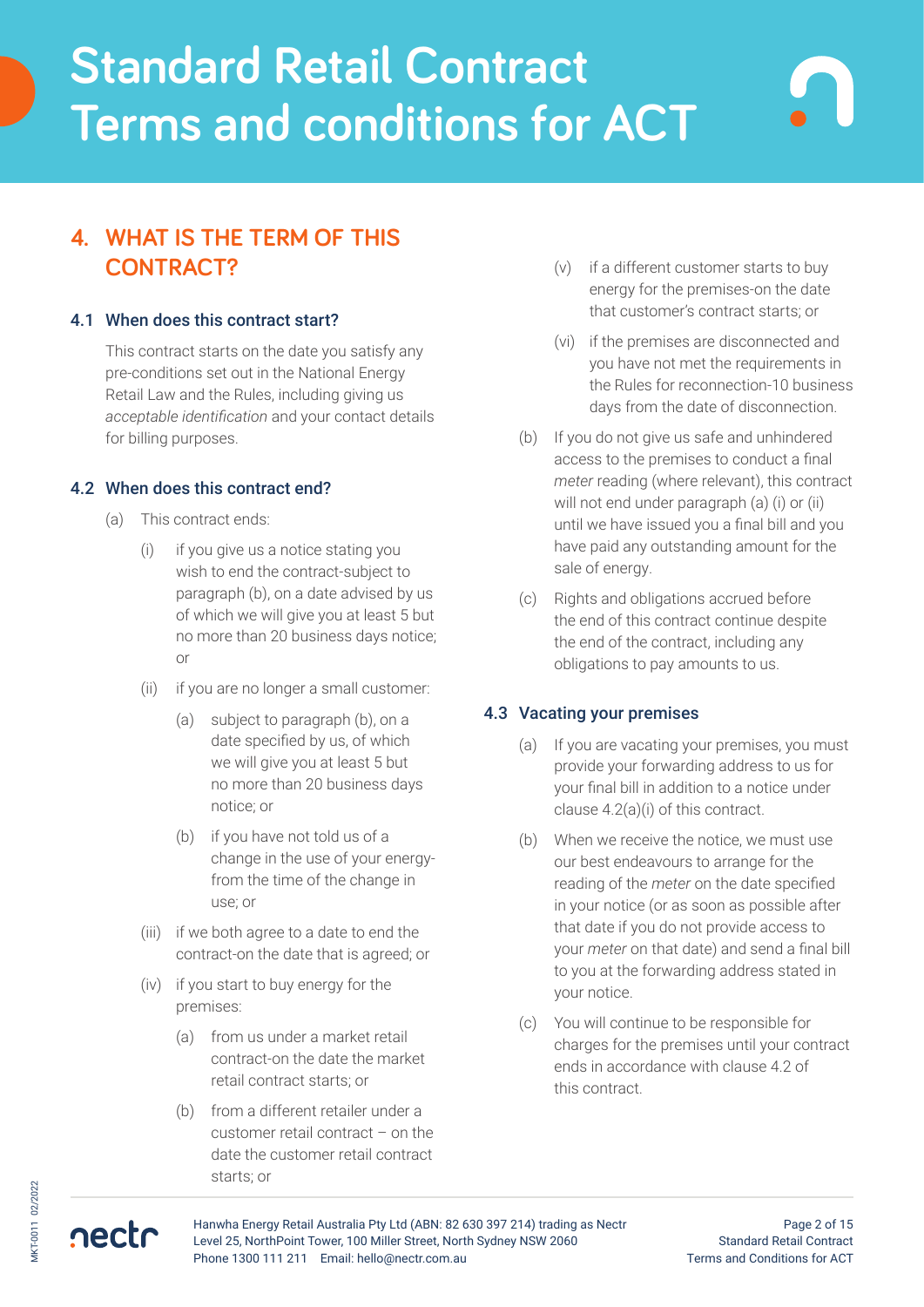# **5. SCOPE OF THIS CONTRACT**

### 5.1 What is covered by this contract?

- (a) Under this contract we agree to sell you energy at your premises. We also agree to meet other obligations set out in this contract and to comply with the energy laws, including, where we sell you electricity, the provision, installation and maintenance of your *meter.*
- (b) In return, you agree:
	- (i) to be responsible for charges for energy supplied to the premises until this contract ends under clause 4.2 even if you vacate the premises earlier; and
	- (ii) to pay the amounts billed by us under this contract; and
	- (iii) to meet your obligations under this contract and the energy laws.

#### 5.2 What is not covered by this contract?

This contract does not cover the physical connection of your premises to the distribution system, including the maintenance of that connection and the supply of energy to your premises and, where we sell you gas, provision of metering equipment. This is the role of your distributor under a separate contract called a customer connection contract.

# **6. YOUR GENERAL OBLIGATIONS**

### 6.1 Full information

You must give us any information we reasonably require for the purposes of this contract. The information must be correct, and you must not mislead or deceive us in relation to any information provided to us.

## 6.2 Updating information

#### You must tell us promptly if:

- (a) information you have provided to us changes, including if your billing address changes or if your use of energy changes (for example, if you start running a business at the premises); or
- (b) you are aware of any change that materially affects access to your *meter* or to other equipment involved in providing *metering* services at the premises.

## 6.3 Life support equipment

- (a) If a person living or intending to live at your premises requires *life support equipment,* you must:
	- (i) register the premises with us or your distributor; and
	- (ii) provide *medical confirmation* for the premises.
- (b) Subject to satisfying the requirements in the Rules, your premises may cease to be registered as having *life support equipment*  if *medical confirmation* is not provided to us or your distributor.
- (c) You must tell us or your distributor if the *life support equipment* is no longer required at the premises.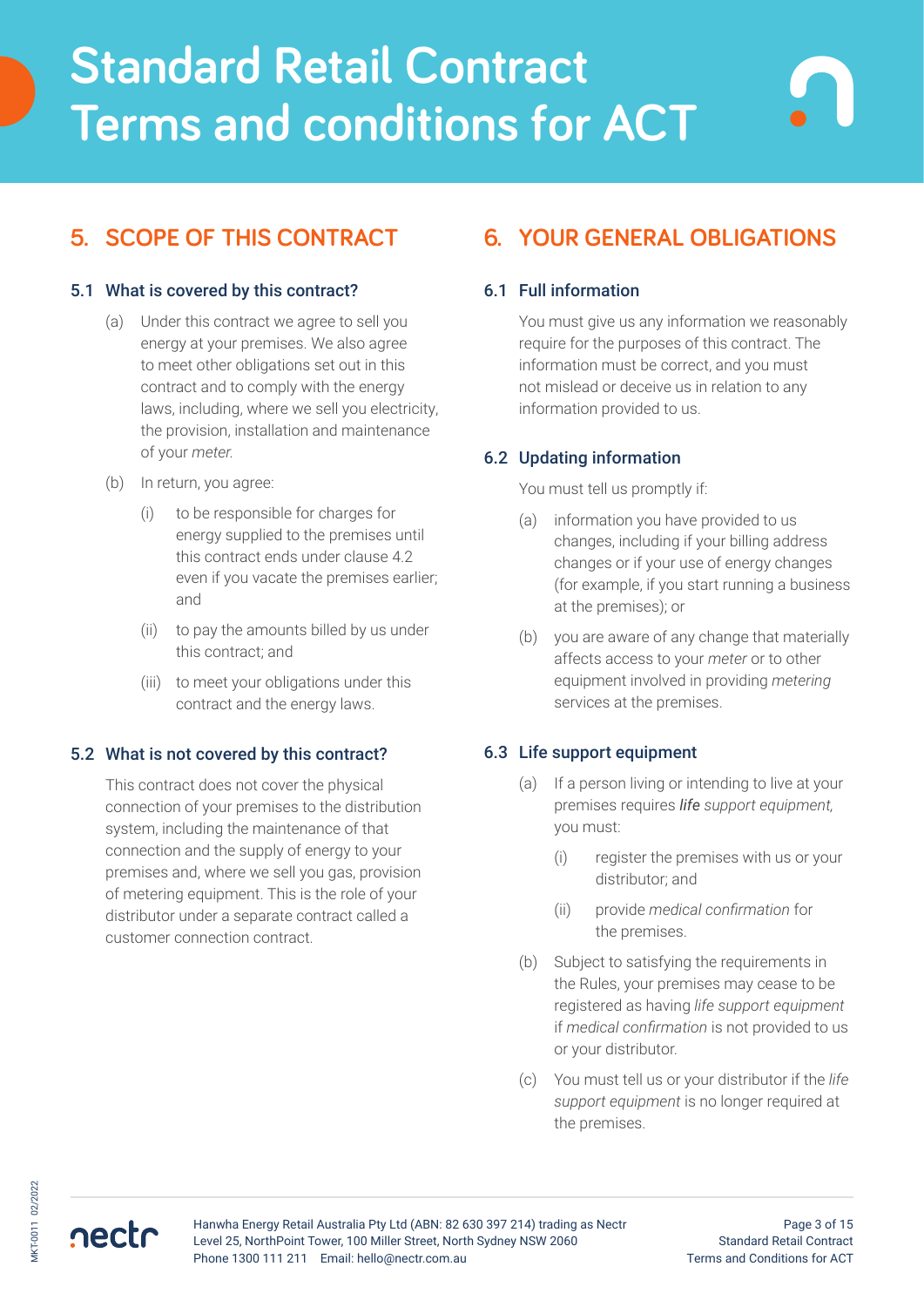- (d) If you tell us that a person living or intending to live at your premises requires *life support equipment*, we must give you:
	- (i) at least 50 business days to provide *medical confirmation* for the premises;
	- (ii) general advice that there may be a *distributor planned interruption, retailer planned interruption* or *unplanned interruption* to the supply of energy to the premises;
	- (iii) at least 4 business days' notice in writing of any *retailer planned interruption* to the supply of electricity to the premises unless we have obtained your explicit consent to the *interruption* occurring on a specified date;
	- (iv) information to assist you to prepare a plan of action in case of an *unplanned interruption*; and
	- (v) emergency telephone contact numbers.

#### 6.4 Obligations if you are not an owner

If you cannot meet an obligation relating to your premises under this contract because you are not the owner you will not be in breach of the obligation if you take all reasonable steps to ensure that the owner or other person responsible for the premises fulfils the obligation.

## **7. OUR LIABILITY**

(a) The quality and reliability of your electricity supply and the quality, pressure and continuity of your gas supply is subject to a variety of factors that are beyond our control as your retailer, including accidents, emergencies, weather conditions, vandalism, system demand, the technical

limitations of the distribution system and the acts of other persons (such as your distributor), including at the direction of a *relevant authority*.

- (b) To the extent permitted by law, we give no condition, warranty or undertaking, and we make no representation to you, about the condition or suitability of energy, its quality, fitness for purpose or safety, other than those set out in this contract.
- (c) Unless we have acted in bad faith or negligently, the National Energy Retail Law excludes our liability for any loss or damage you suffer as a result of the total or partial failure to supply energy to your premises, which includes any loss or damage you suffer as a result of the defective supply of energy.

# **8. PRICE FOR ENERGY AND OTHER SERVICES**

#### 8.1 What are our tariffs and charges?

- (a) Our tariffs and charges for the sale of energy to you under this contract are our standing offer prices. These are published on our website and include your distributor's charges.
- (b) Different tariffs and charges may apply to you depending on your circumstances. The conditions for each tariff and charge are set out in our standing offer prices.

#### Note:

We do not impose any charges for the termination of this contract.

nectr



Page 4 of 15 Standard Retail Contract Terms and Conditions for ACT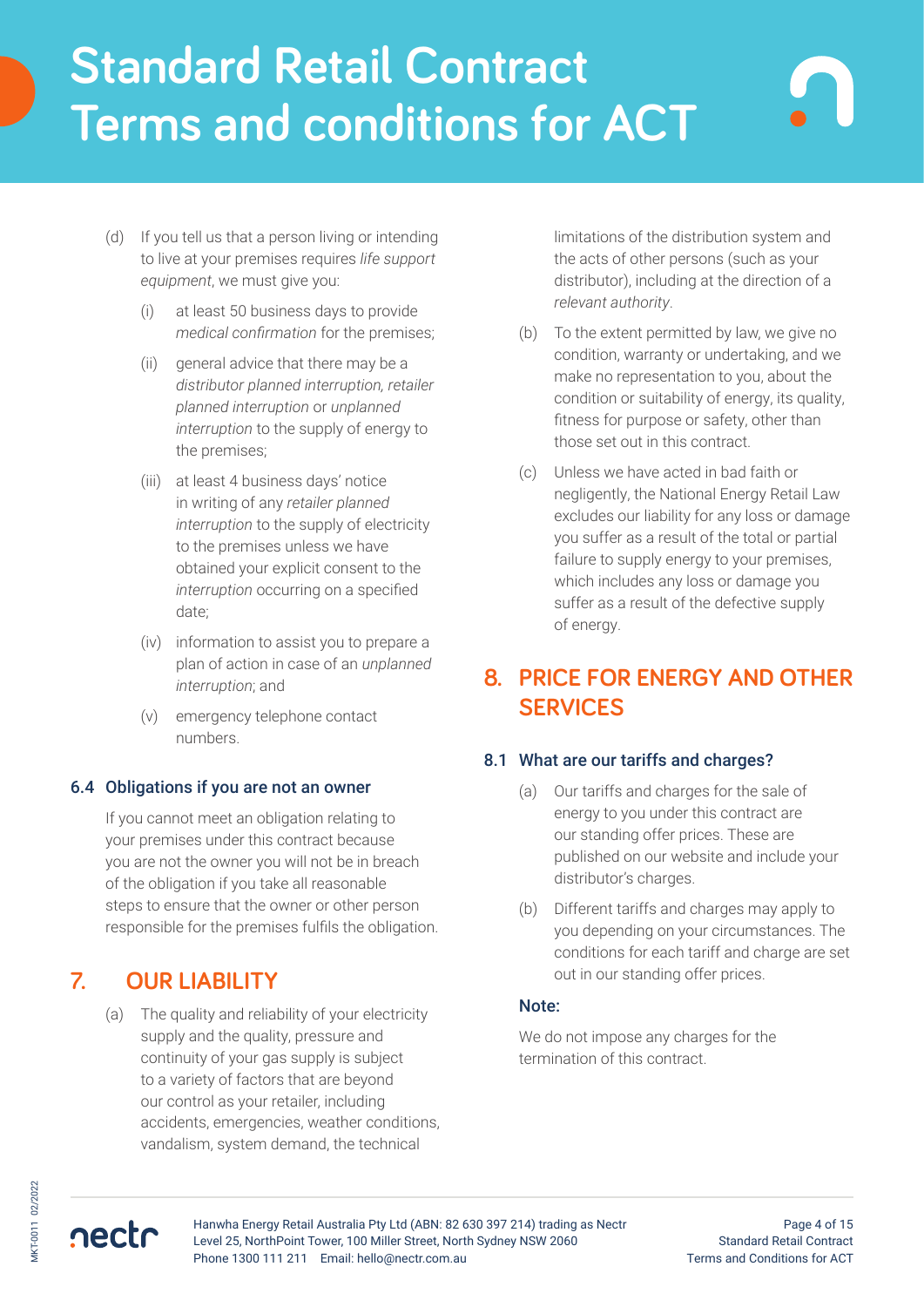### 8.2 Changes to tariffs and charges

- (a) If we vary our standing offer prices, we will publish the variation in a newspaper and on our website at least 10 business days before it starts.
- (a1) We will also:
	- (i) notify you at least five business days before the variation in the tariffs and charges are to apply to you; and
	- (ii) deliver the notice by your preferred form of communication where you have communicated this to us, or otherwise by the same method as that used for delivery of your bill.
- (a2) The notice must:
	- (i) specify that your tariffs and charges are being varied;
	- (ii) specify the date on which the variation will come into effect;
	- (iii) identify your existing tariffs and charges inclusive of GST;
	- (iv) identify your tariffs and charges as varied inclusive of GST;
	- (v) specify that the tariffs and charges identified in paragraphs (a2)(iii) and (iv) are inclusive of GST; and
	- (vi) specify that you can request historical billing data and, if you are being sold electricity, energy consumption data, from us.
- (a3) Despite clause 8.2 of this contract, we are not required to provide a notice under paragraph (a1):
	- (i) where you have entered into a standard retail contract with us within 10 business days before the date

on which the variation referred to in clause 8.2(a) is to take effect, and we have informed you of such variation;

- (ii) where your standing offer prices are regulated, or are otherwise set by legislation, a government agency or regulatory authority;
- (iii) where the variations to the tariffs and charges are a direct result of a change to, or withdrawal or expiry of, a government funded energy charge rebate, concession or relief scheme; or
- (iv) where the variations to the tariffs and charges are a direct result of a change to any bank charges or fees, credit card charges or fees, or payment processing charges or fees applicable to you.
- (a4) Despite paragraph (a1)(i), we will provide you with the notice under paragraph (a1) as soon as practicable, and in any event no later than your next bill, where the variations to your tariffs and charges are a direct result of a tariff reassignment by the distributor pursuant to clause 6B.A3.2 of the NER. For the purpose of providing a notice under this paragraph (a4), the reference to:
	- (i) "are being varied" in paragraph (a2)(i) is taken to be "are being varied or have been varied (whichever is applicable)"; and
	- (ii) "will come into effect" in paragraph (a2)(ii) is taken to be "will come into effect or has come into effect (whichever is applicable)".
- (b) Our standing offer prices will not be varied more often than once every 6 months.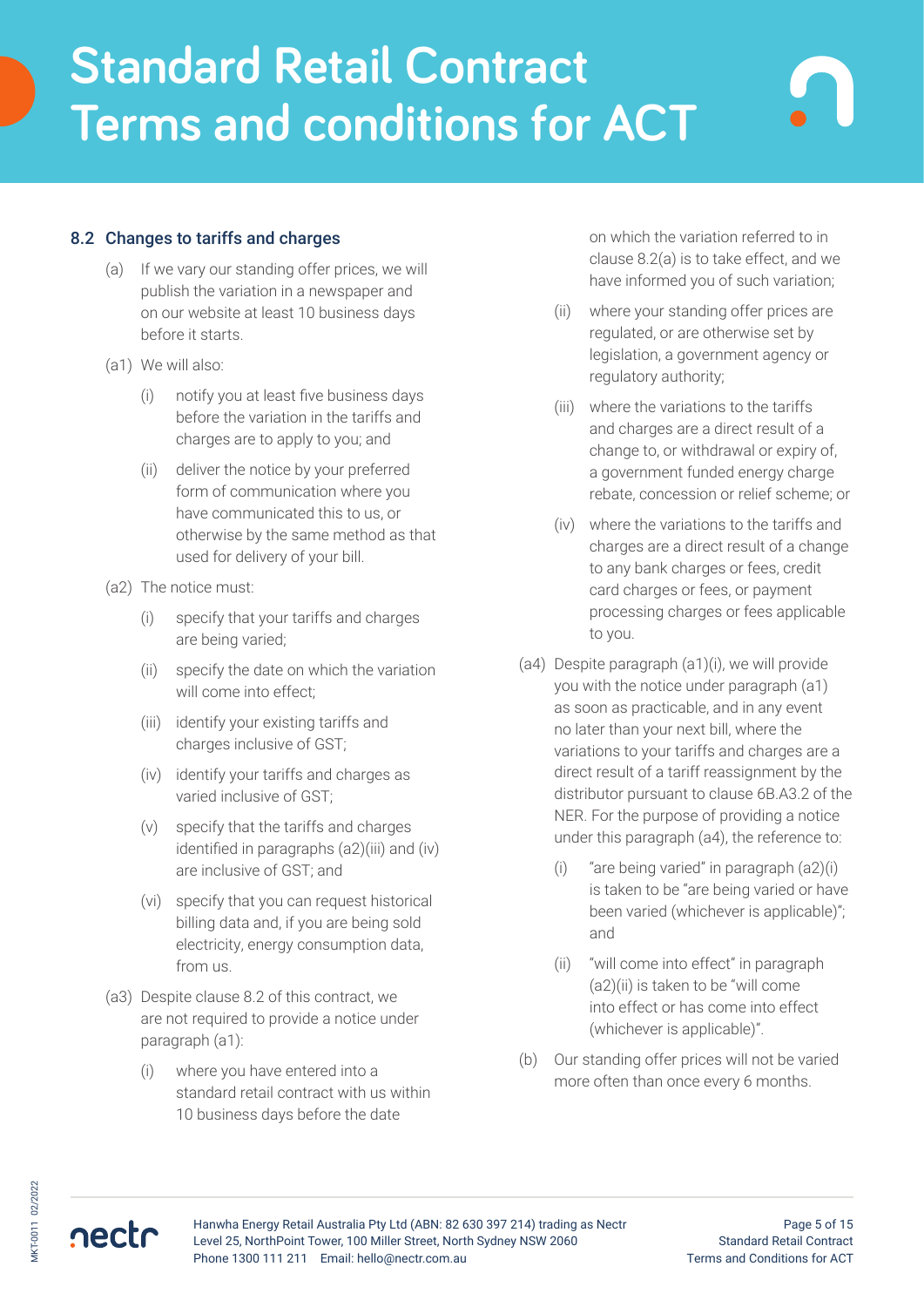## 8.3 Variation of tariff due to change of use

If a change in your use of energy means you are no longer eligible for the particular tariff you are on, we may transfer you to a new tariff under our standing offer prices:

- (a) if you notify us there has been a change of use-from the date of notification; or
- (b) if you have not notified us of the change of use-retrospectively from the date the change of use occurred.

## 8.4 Variation of tariff or type of tariff on request

- (a) If you think you satisfy the conditions applying to another tariff or type of tariff under our standing offer prices, you can ask us to review your current circumstances to see whether that tariff or type of tariff can apply to you.
- (b) If you meet the requirements for another tariff or type of tariff and request us to do so, we must:
	- (i) transfer you to that other tariff within 10 business days; or
	- (ii) transfer you to that other type of tariff from the date the *meter* is read or the type of *meter* is changed (if needed).

## 8.5 Changes to tariffs or type of tariff during a billing cycle

If a tariff applying to you changes during a billing cycle, we will calculate your next bill on a proportionate basis.

#### 8.6 GST

(a) Amounts specified in the standing offer prices from time to time and other amounts payable under this contract may be

stated to be exclusive or inclusive of GST. Paragraph (b) applies unless an amount is stated to include GST.

(b) Where an amount paid by you under this contract is payment for a "taxable supply" as defined for GST purposes, to the extent permitted by law, that payment will be increased so that the cost of the GST payable on the taxable supply is passed on to the recipient of that taxable supply.

# **9. BILLING**

#### 9.1 General

We will send a bill to you as soon as possible after the end of each billing cycle. We will send the bill:

- (a) to you at the address nominated by you; or
- (b) to a person authorised in writing by you to act on your behalf at the address specified by you.

#### 9.2 Calculating the bill

Bills we send to you ('your bills') will be calculated on:

- (a) the amount of energy consumed at your premises during the billing cycle (using information obtained from reading your *meter* or otherwise in accordance with the Rules); and
- (b) the amount of fees and charges for any other services provided under this contract during the billing cycle; and
- (c) the charges payable for services provided by your distributor, including connection charges if you have asked for a new connection or connection alteration and have not made alternative arrangements with your distributor.

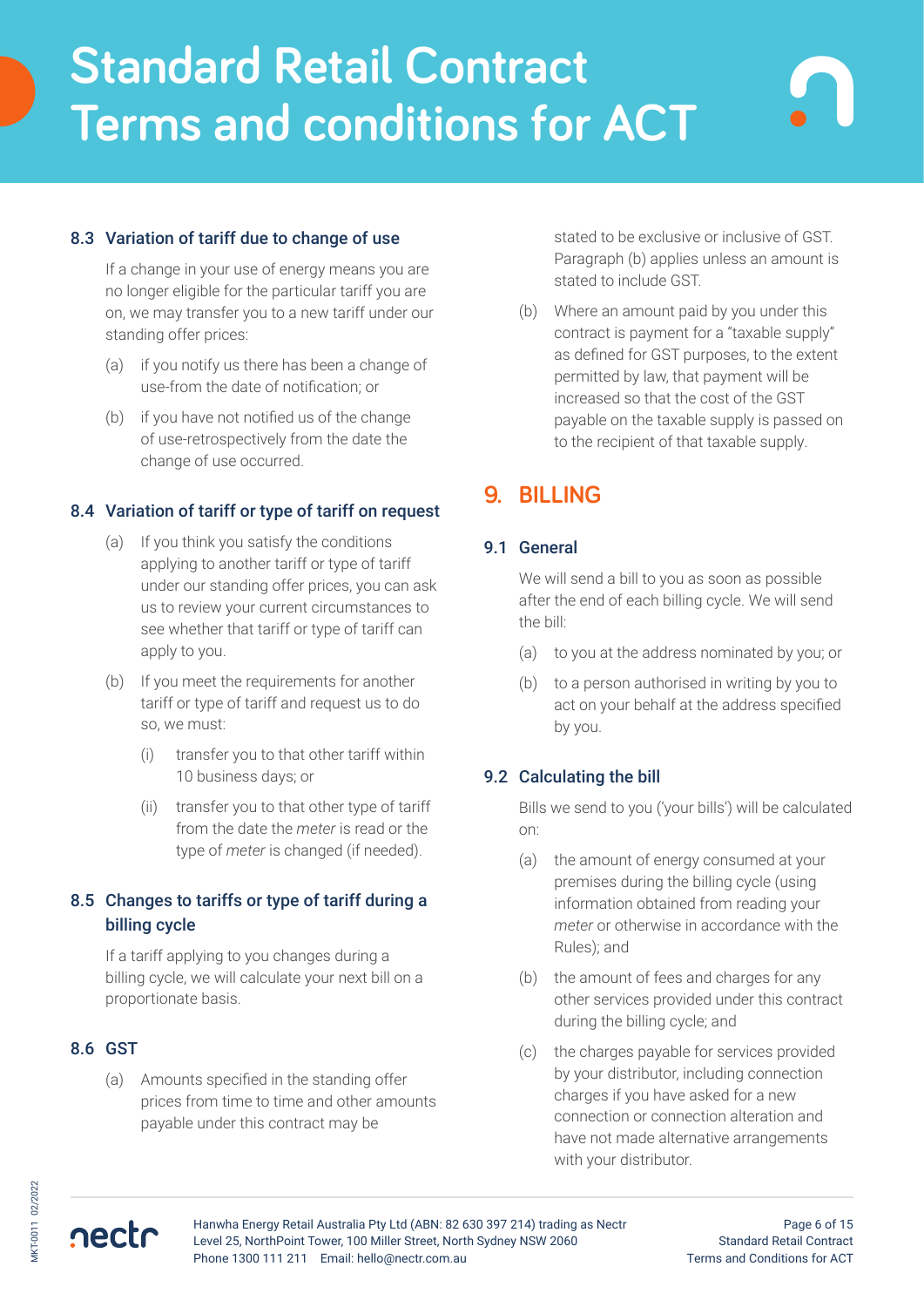### 9.3 Estimating the energy usage

- (a) We may estimate the amount of energy consumed at your premises if your *meter* cannot be read, if your *metering data* is not obtained (for example, if access to the *meter* is not given or the *meter* breaks down or is faulty), or if you otherwise consent.
- (b) If we estimate the amount of energy consumed at your premises to calculate a bill, we must:
	- (i) clearly state on the bill that it is based on an estimation; and
	- (ii) when your *meter* is later read, adjust your bill for the difference between the estimate and the energy actually used.
- (c) If the later *meter* read shows that you have been undercharged, we will allow you to pay the undercharged amount in instalments, over the same period of time during which the *meter* was not read (if less than 12 months), or otherwise over 12 months.
- (d) If the *meter* has not been read due to your actions, and you request us to replace the estimated bill with a bill based on an actual reading of the *meter*, we will comply with your request but may charge you any cost we incur in doing so.

#### 9.4 Your historical billing information

Upon request, we must give you information about your billing history for the previous 2 years free of charge. However, we may charge you if you require information going back more than 2 years or we have already given you this information:

- (a) 4 times in the previous 12 months, where this contract relates to electricity; or
- (b) in the previous 12 months, where this contract relates to gas.

## 9.4A Your electricity (only consumption information)

Upon request, we must give you information about your electricity consumption for up to 2 years free of charge. However, we may charge you if:

- (a) we have already given you this information 4 times in the previous 12 months; or
- (b) the information requested is different in manner or form to any minimum requirements we are required to meet; or
- (c) the information is requested by a representative you have authorised to act on your behalf, and that request is part of a request the representative makes to us in relation to more than one customer.

### 9.5 Bill smoothing

We may, where you agree, arrange for you to pay your bills under a bill smoothing arrangement, which is based on a 12 monthly estimate of your energy consumption.

# **10. PAYING YOUR BILL**

#### 10.1 What you have to pay

You must pay to us the amount shown on each bill by the date for payment (the *pay-by date*) on the bill. The *pay-by date* will be no earlier than 13 business days from the date on which we issue your bill.

#### 10.2 Issue of reminder notices

If you have not paid your bill by the *pay-by date*, we will send you a *reminder notice* that payment is required. The reminder notice will give you

MKT-0011 02/2022

AKT-0011 02/2022

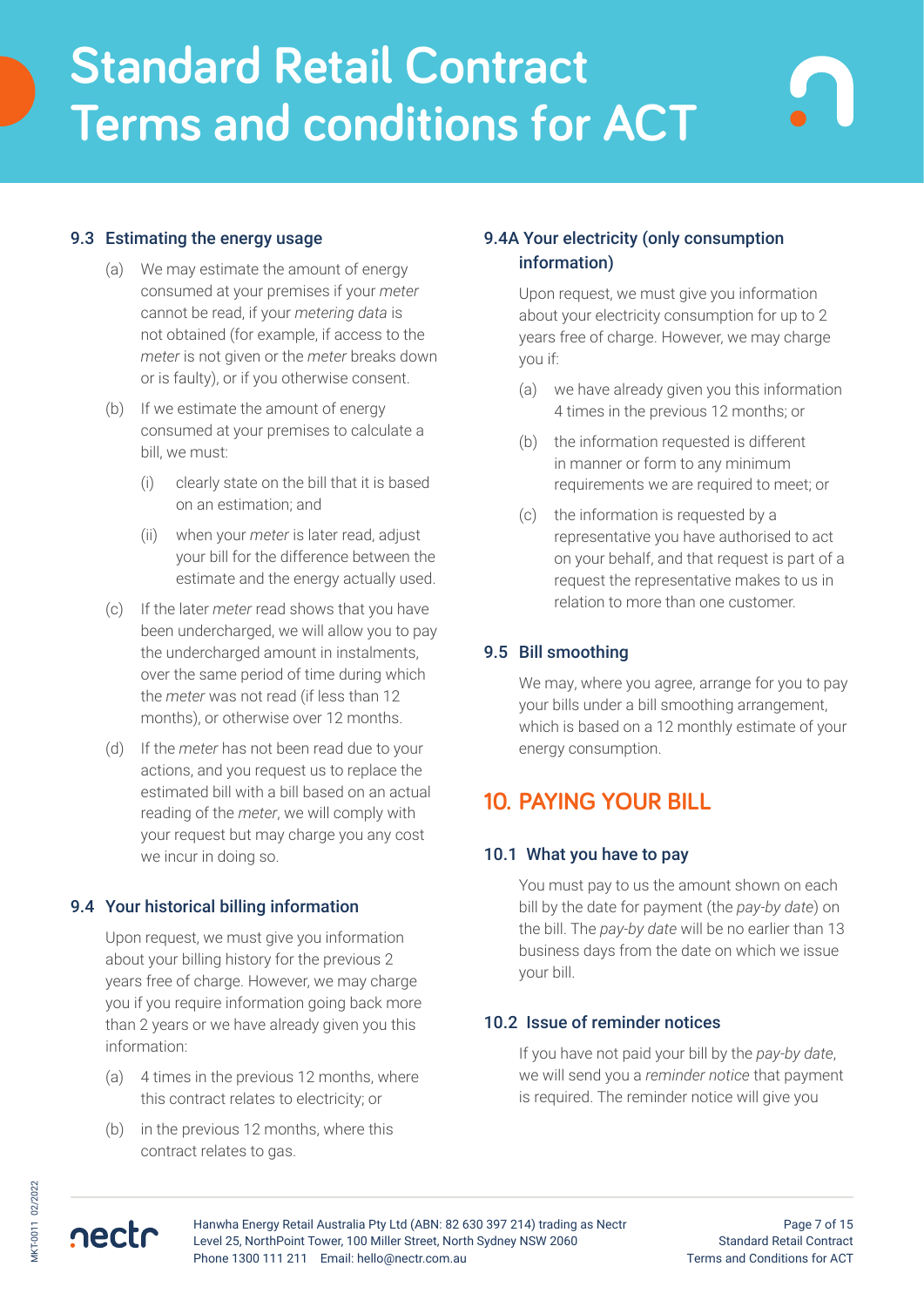a further due date for payment which will be not less than 6 business days after we issue the notice.

## 10.3 Difficulties in paying

- (a) If you have difficulties paying your bill, you should contact us as soon as possible. We will provide you with information about payment options.
- (b) If you are a residential customer and have told us that you have difficulty paying your bill, we must offer you the option of paying your bill under a payment plan. However, we are not obliged to do so if you have had 2 payment plans cancelled due to nonpayment in the previous 12 months or have been convicted of an offence involving the illegal use of energy in the previous 2 years.
- (c) Additional protections may be available to you under our Customer Hardship Policy and under the National Energy Retail Law and the Rules if you are a customer experiencing payment difficulties due to hardship. A copy of our Customer Hardship Policy is available on our website.

## 10.4 Late payment fees

If you have not paid a bill by the *pay-by date*, we may require you to pay a late payment fee, which is part of our standing offer prices published on our website.

# **11. METERS**

nectr

(a) You must allow us and our authorised representatives safe and unhindered access to your premises for the purposes of (where relevant):

- (i) reading, testing, maintaining, inspecting or altering any *metering* installation at the premises; and
- (ii) calculating or measuring energy supplied or taken at the premises; and
- (iii) checking the accuracy of *metered* consumption at the premises; and
- (iv) replacing *meters.*
- (b) We will use our best endeavours to ensure that a *meter* reading is carried out as frequently as is needed to prepare your bills, consistently with the *metering rules* and in any event at least once every 12 months.
- (c) If we or our representatives seek access to the premises under paragraph (a), we will:
	- (i) comply with all relevant requirements under the energy laws; and
	- (ii) carry or wear official identification; and
	- (iii) show the identification if requested.
- (d) If we propose to replace your electricity *meter* we must give you a notice with the right to elect not to have your meter replaced unless:
	- (i) your *meter* is faulty or sample testing indicates it may become faulty; or
	- (ii) you have requested or agreed to the replacement of your *meter*.

# **11A INTERRUPTION TO ELECTRICITY SUPPLY**

## 11A.1 Retailer may arrange retailer planned interruptions (maintenance repair etc)

(a) We may arrange *retailer planned interruptions* to the supply of electricity to your premises where permitted under

Hanwha Energy Retail Australia Pty Ltd (ABN: 82 630 397 214) trading as Nectr Level 25, NorthPoint Tower, 100 Miller Street, North Sydney NSW 2060 Phone 1300 111 211 Email: hello@nectr.com.au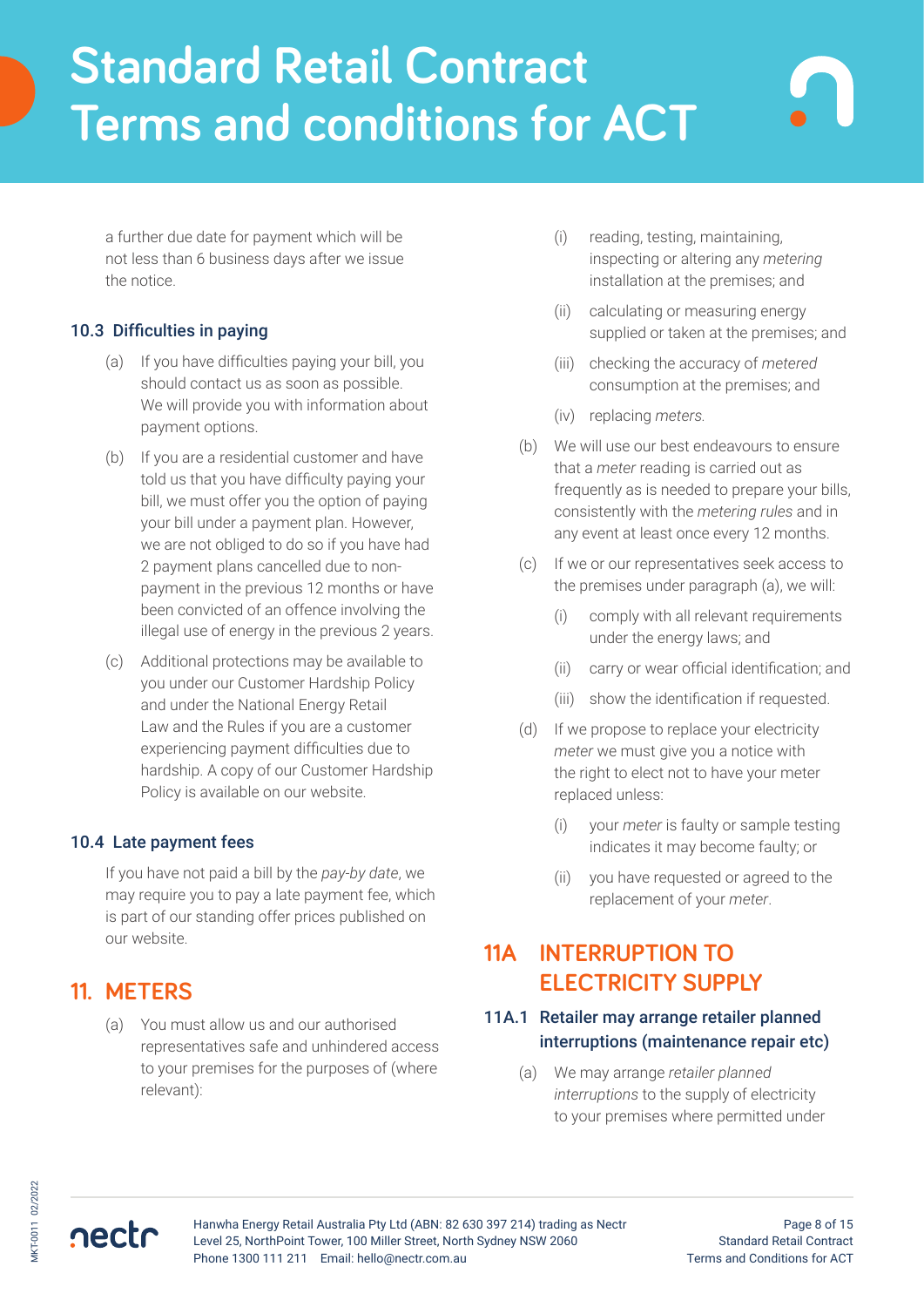the energy laws for the purpose of the installation, maintenance, repair or replacement of your electricity *meter*.

- (b) If your electricity supply will be affected by a *retailer planned interruption* arranged by us and clause 6.3(d)(iii) does not apply:
	- (i) we may seek your explicit consent to the *interruption* occurring on a specified date; or
	- (ii) we may seek your explicit consent to the *interruption* occurring on any day within a specified 5 business day range; or
	- (iii) otherwise, we will give you at least 4 business days notice of the *interruption* by mail, letterbox drop, press advertisement or other appropriate means.

## 11A.2 Your right to information about planned interruptions

- (a) If you request us to do so, we will use our best endeavours to explain a *retailer planned interruption* to the supply of electricity to the premises which was arranged by us.
- (b) If you request an explanation be in writing we must, within 10 business days of receiving the request, give you either:
	- (i) the written explanation; or
	- (ii) an estimate of the time it will take to provide a more detailed explanation if a longer period is reasonably needed.
- (c) For *interruptions* made by your distributor, we may refer you to your distributor to provide information.

# **12. UNDERCHARGING AND OVERCHARGING**

### 12.1 Undercharging

- (a) If we have undercharged you, we may recover the undercharged amount from you. If we recover an undercharged amount from you:
	- (i) we will not charge interest on the undercharged amount; and
	- (ii) we will offer you time to pay the undercharged amount in instalments over the same period of time during which you were undercharged (if less than 12 months), or otherwise over 12 months.
- (b) The maximum amount we can recover from you is limited to the amount that has been undercharged in the 9 months immediately before we notify you, unless the undercharge is your fault, or results from your unlawful act or omission.

## 12.2 Overcharging

- (a) Where you have been overcharged by less than \$50, and you have already paid the overcharged amount, we must credit that amount to your next bill.
- (b) Where you have been overcharged by \$50 or more, we must inform you within 10 business days of our becoming aware of the overcharge and, if you have already paid that amount, we must credit that amount to your next bill. However, if you request otherwise, we will comply with that request.
- (c) If you have stopped buying energy from us, we will use our best endeavours to pay the overcharged amount to you within 10 business days.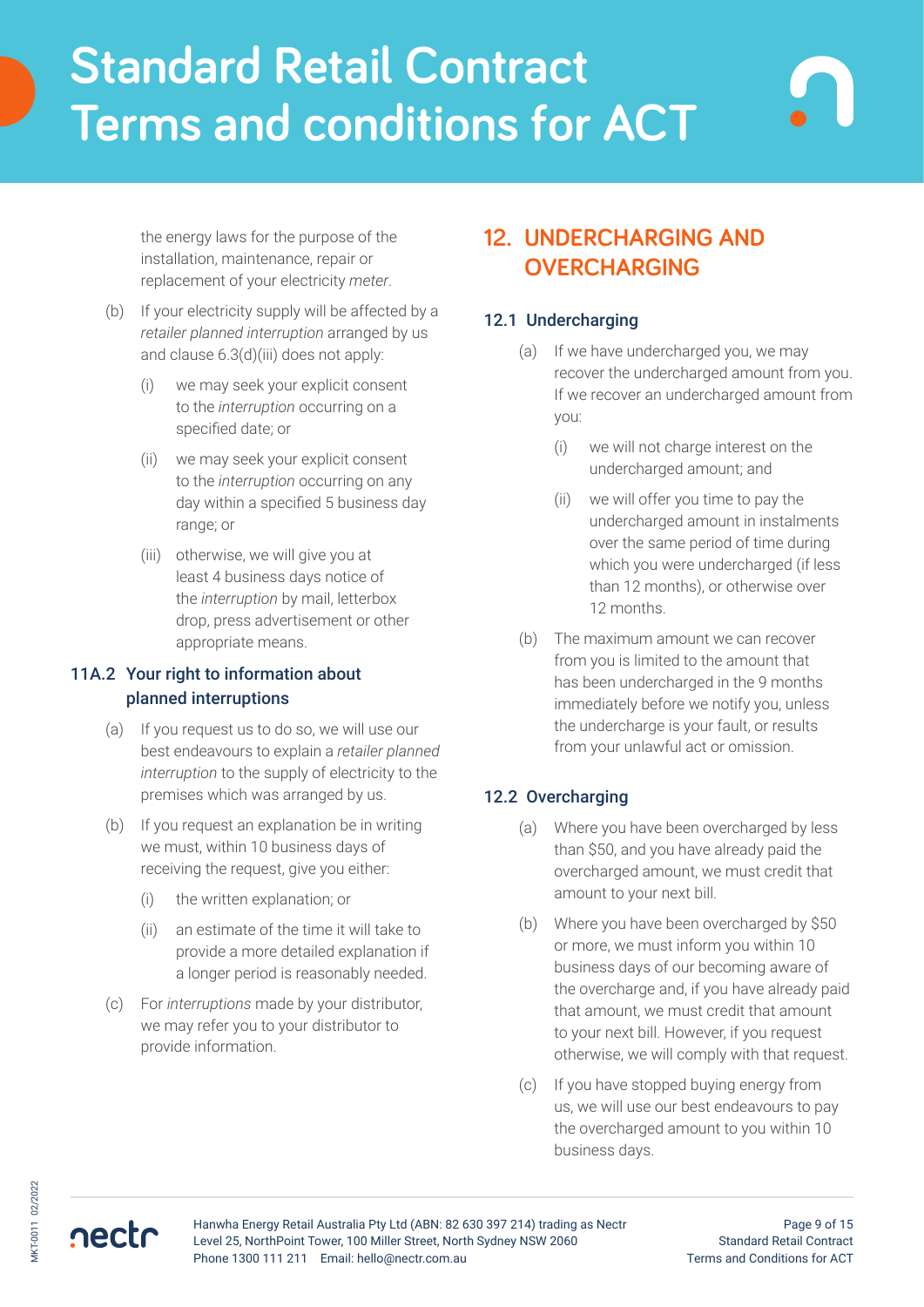(d) If you have been overcharged as a result of your own fault or unlawful act or omission, we may limit the amount we credit or pay you to the amount you were overcharged in the last 12 months.

### 12.3 Reviewing your bill

- (a) If you disagree with the amount you have been charged, you can ask us to review your bill in accordance with our standard complaints and dispute resolution procedures.
- (b) If you ask us to, we must arrange for a check of the *meter* reading or *metering data* or for a test of the *meter* in reviewing the bill. However, you may be required to pay for the cost of the check or test, if the check or test shows that the meter or metering data was not faulty or incorrect.
- (c) If your bill is being reviewed, you are still required to pay any other bills from us that are due for payment and the lesser of:
	- (i) the portion of the bill that you do not dispute; or
	- (ii) an amount equal to the average of your bills in the last 12 months.

# **13. SECURITY DEPOSITS**

## 13.1 Security deposit

We may require that you provide a *security deposit*. The circumstances in which we can require a *security deposit* and the maximum amount of the *security deposit* are governed by the Rules.

### 13.2 Interest on security deposits

Where you have paid a *security deposit*, we must pay you interest on the *security deposit* at a rate and on terms required by the Rules.

### 13.3 Use of a security deposit

- (a) We may use your *security deposit*, and any interest earned on the *security deposit*, to offset any amount you owe under this contract:
	- (i) if you fail to pay a bill and as a result we arrange for the disconnection of your premises; or
	- (ii) in relation to a final bill (i.e. a bill we issue when you vacate the premises or when you stop purchasing energy from us at your premises or when you request that your premises be disconnected).
- (b) If we use your *security deposit* or any accrued interest to offset amounts owed to us, we will advise you within 10 business days.

#### 13.4 Return of security deposit

- (a) We must return your *security deposit* and any accrued interest in the following circumstances:
	- (i) you complete 1 years' payment (in the case of residential customers) or 2 years' payment (in the case of business customers) by the pay-by dates on our initial bills; or
	- (ii) subject to clause 14.3 of this contract, you stop purchasing energy at the relevant premises under this contract.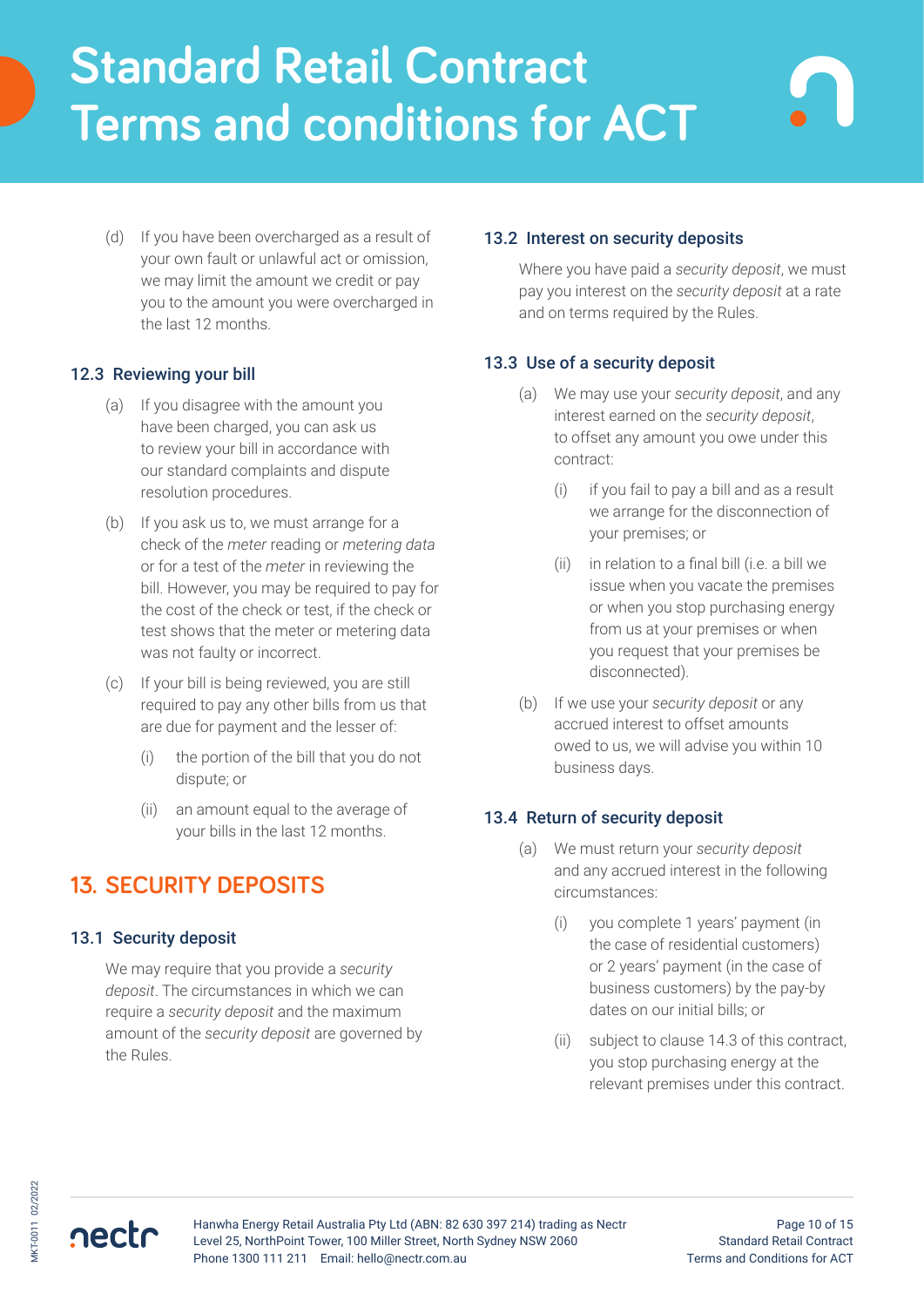(b) If you do not give us any reasonable instructions, we will credit the amount of the *security deposit,* together with any accrued interest, to your next bill.

# **14. DISCONNECTION OF SUPPLY**

### 14.1 When can we arrange for disconnection?

Subject to us satisfying the requirements in the Rules, we may arrange for the disconnection of your premises if:

- (a) you do not pay your bill by the *pay-by date* and, if you are a residential customer, you:
	- (i) fail to comply with the terms of an agreed payment plan; or
	- (ii) do not agree to an offer to pay the bill by instalments, or having agreed, you fail to comply with the instalment arrangement;
- (b) you do not provide a *security deposit* we are entitled to require from you; or
- (c) you do not give access to your premises to read a *meter* (where relevant) for 3 consecutive *meter* reads; or
- (d) you fail to give us safe and unhindered access to the premises as required by clause 11 or any requirements under the energy laws; or
- (e) there has been illegal or fraudulent use of energy at your premises in breach of clause 16 of this contract; or
- (f) we are otherwise entitled or required to do so under the Rules or by law.

## 14.2 Notice and warning of disconnection

Before disconnecting your premises, we must comply with relevant warning notice requirements and other provisions in the Rules,

and in relation to safe and unhindered access only, we must use our best endeavours to contact you to arrange an appointment with you for access to your premises in addition to any warning notice. However, we are not required to provide a warning notice prior to disconnection in certain circumstances (for example, where there has been illegal or fraudulent use of energy at your premises or where there is an emergency or health and safety issue).

### 14.3 When we must not arrange disconnection

- (a) Subject to paragraph (b), your premises may not be disconnected during the following times ('the protected period'):
	- (i) on a business day before 8.00am or after 3.00pm; or
	- (ii) on a Friday or the day before a public holiday; or
	- (iii) on a weekend or a public holiday; or
	- (iv) on the days between 20 December and 31 December (both inclusive) in any year; or
	- (v) if you are being disconnected under clause 14.1(a), during an extreme weather event.
- (b) Your premises may be disconnected within the protected period:
	- (i) for reasons of health and safety; or
	- (ii) in an emergency; or
	- (iii) as directed by a *relevant authority*; or
	- (iv) if you are in breach of clause 6.5 of your customer connection contract which deals with interference with energy equipment; or
	- (v) if you request us to arrange disconnection within the protected period; or



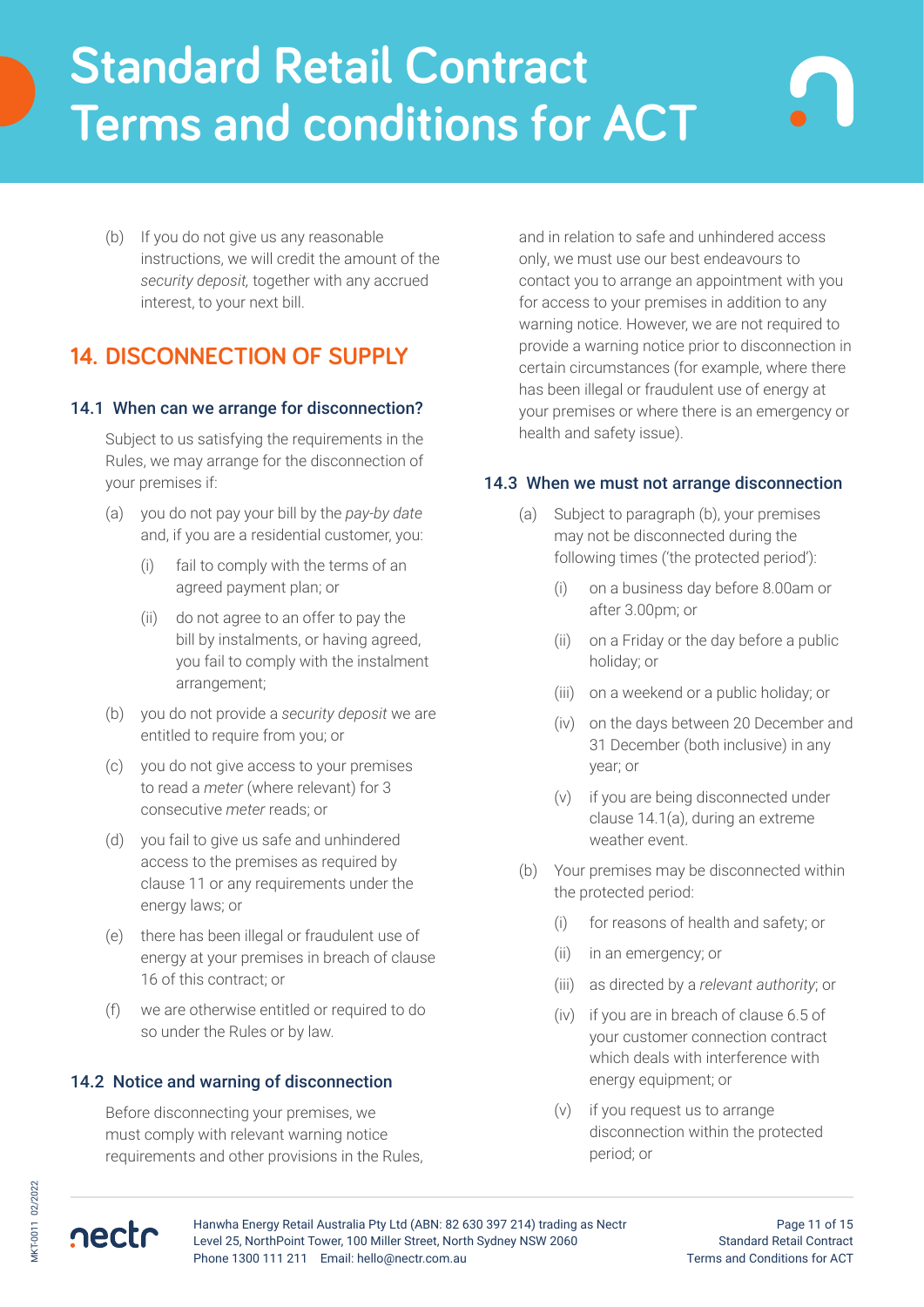- (vi) if your premises contain a commercial business that only operates within the protected period and where access to the premises is necessary to effect disconnection; or
- (vii) where the premises are not occupied.

## **15. RECONNECTION AFTER DISCONNECTION**

- (a) We must arrange for the reconnection of your premises if, within 10 business days of your premises being disconnected:
	- (i) you ask us to arrange for reconnection of your premises; and
	- (ii) you rectify the matter that led to the disconnection; and
	- (iii) you pay any reconnection charge (if requested).
- (b) We may terminate this contract 10 business days following disconnection if you do not meet the requirements in paragraph (a).

## **16. WRONGFUL AND ILLEGAL USE OF ENERGY**

## 16.1 Use of energy

You must not, and must take reasonable steps to ensure others do not:

- (a) illegally use energy supplied to your premises; or
- (b) interfere or allow interference with any energy equipment that is at your premises except as may be permitted by law; or
- (c) use the energy supplied to your premises or any energy equipment in a manner that:
- (i) unreasonably interferes with the connection or supply of energy to another customer; or
- (ii) causes damage or interference to any third party; or
- (d) allow energy purchased from us to be used otherwise than in accordance with this contract and the Rules; or
- (e) tamper with, or permit tampering with, any *meters* or associated equipment.

# **17. NOTICES AND BILLS**

- (a) Notices and bills under this contract must be sent in writing, unless this contract or the National Energy Retail Law and the Rules say otherwise.
- (b) A notice or bill sent under this contract is taken to have been received by you or by us (as relevant):
	- (i) on the date it is handed to the party, left at the party's premises (in your case) or one of our offices (in our case) or successfully faxed to the party (which occurs when the sender receives a transmission report to that effect); or
	- (ii) on the date 2 business days after it is posted; or
	- (iii) on the date of transmission (unless the sender receives notice that delivery did not occur or has been delayed) if sent electronically and the use of electronic communication has been agreed between us.
- (c) Our contact details for you to contact us or send us a notice are as set out in our bill to you, or as notified to you from time to time.



Hanwha Energy Retail Australia Pty Ltd (ABN: 82 630 397 214) trading as Nectr Level 25, NorthPoint Tower, 100 Miller Street, North Sydney NSW 2060 Phone 1300 111 211 Email: hello@nectr.com.au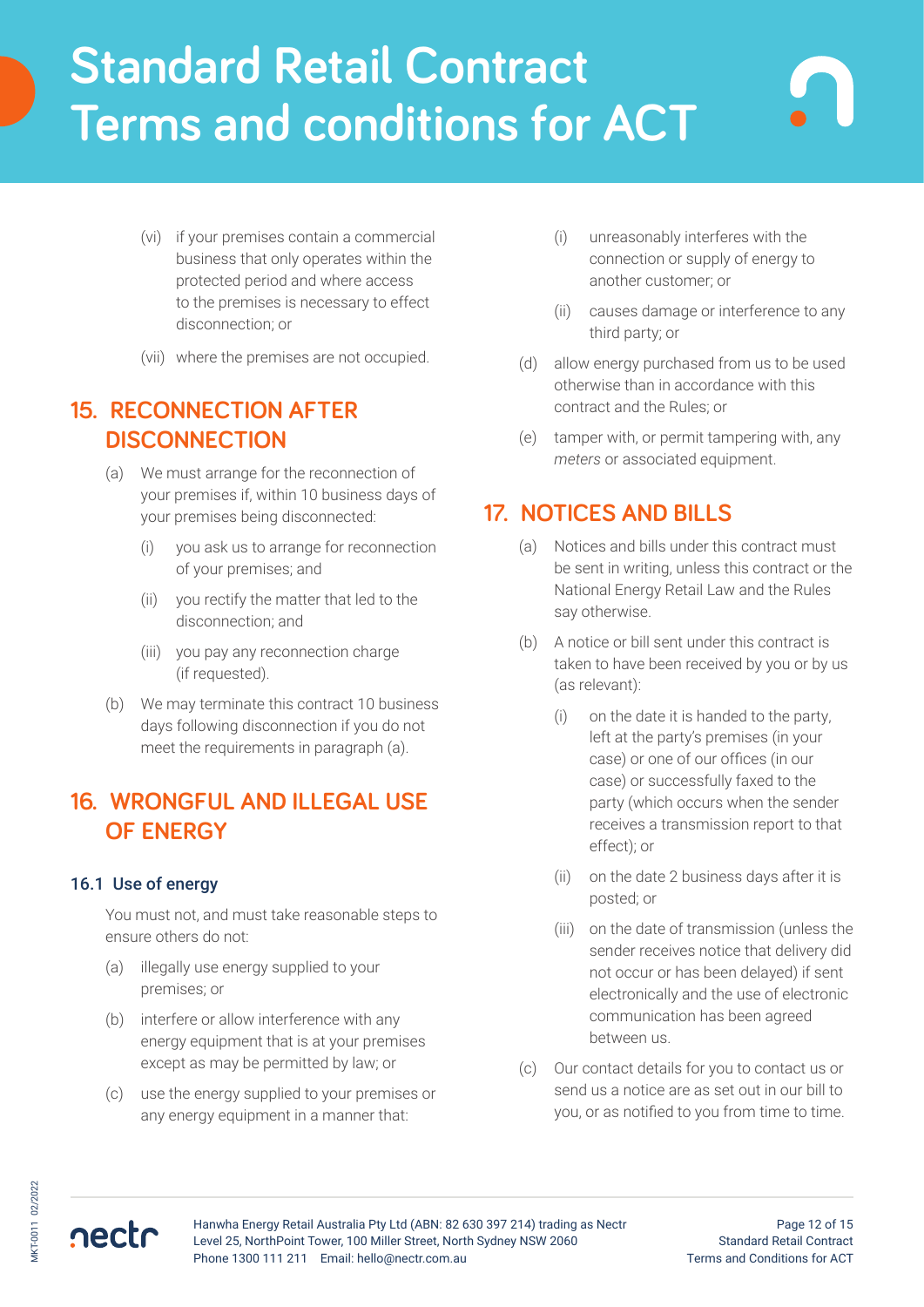# **18. PRIVACY ACT NOTICE**

We will comply with all relevant privacy legislation in relation to your personal information. You can find a summary of our privacy & credit reporting policy on our website. If you have any questions, you can contact our privacy officer.

# **19. COMPLAINTS AND DISPUTE RESOLUTION**

#### 19.1 Complaints

If you have a complaint relating to the sale of energy by us to you, or this contract generally, you may lodge a complaint with us in accordance with our standard complaints and dispute resolution procedures.

#### Note:

Our standard complaints and dispute resolution procedures are published on our website.

#### 19.2 Our obligations in handling complaints

If you make a complaint, we must respond to your complaint within the required timeframes set out in our standard complaints and dispute resolution procedures and inform you:

- (a) of the outcome of your complaint and the reasons for our decision; and
- (b) that if you are not satisfied with our response, you have a right to refer the complaint to the to the ACT Adminstration & Civil Tribual

# **20. FORCE MAJEURE**

#### 20.1 Effect of force majeure event

If either party to this contract cannot meet an obligation under this contract because of an event outside the control of that party ('a force majeure event'):

- (a) the obligation, other than an obligation to pay money, is suspended to the extent it is affected by the force majeure event for as long as the force majeure event continues; and
- (b) the affected party must use its best endeavours to give the other party prompt notice of that fact including full particulars of the event, an estimate of its likely duration, the extent to which the affected party's obligations are affected and the steps being taken to remove, overcome or minimise those effects.

#### 20.2 Deemed prompt notice

If the effects of a force majeure event are widespread, we will be deemed to have given you prompt notice if we make the necessary information available by way of a 24 hour telephone service within 30 minutes of being advised of the event or otherwise as soon as practicable

## 20.3 Obligation to overcome or minimise effect of force majeure event

A party that claims a force majeure event must use its best endeavours to remove, overcome or minimise the effects of that event as soon as practicable.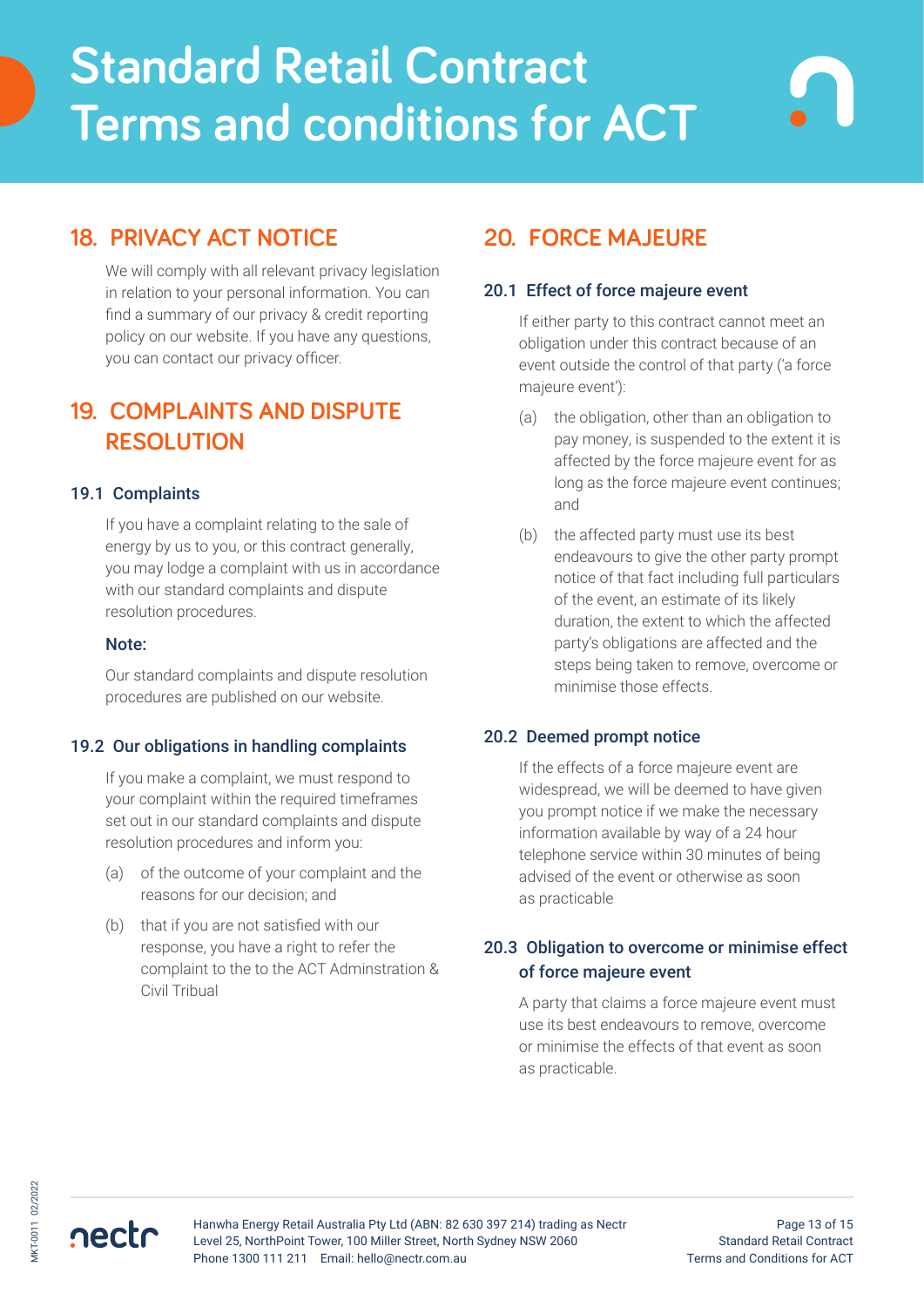## 20.4 Settlement of industrial disputes

Nothing in this clause requires a party to settle an industrial dispute that constitutes a force majeure event in any manner other than the manner preferred by that party.

## **21. APPLICABLE LAW**

*The laws* of the State of Australian Capitial Torrirory govern this contract.

## **22.RETAILER OF LAST RESORT EVENT**

If we are no longer entitled by law to sell energy to you due to a Retailer of Last Resort (RoLR) event occurring in relation to us, we are required under the National Energy Retail Law and the Rules to provide relevant information (including your name, billing address and metering identifier) to the entity appointed as the relevant designated retailer for the RoLR event and this contract will come to an end.

## **23.GENERAL**

#### 23.1 Our obligations

Some obligations placed on us under this contract may be carried out by another person. If an obligation is placed on us to do something under this contract, then:

- (a) we are taken to have complied with the obligation if another person does it on our behalf; and
- (b) if the obligation is not complied with, we are still liable to you for the failure to comply with this contract.

#### 23.2 Amending this contract

- (a) This contract may only be amended in accordance with the procedures set out in the National Energy Retail Law.
- (b) We must publish any amendments to this contract on our website.

## **SIMPLIFIED EXPLANATION OF TERMS**

billing cycle means the regular recurrent period for which you receive a bill from us;

business day means a day other than a Saturday, a Sunday or a public holiday;

customer means a person who buys or wants to buy energy from a retailer;

customer connection contract means a contract between you and your distributor for the provision of customer connection services;

designated retailer means the financially responsible retailer for the premises (where you have an existing connection) or the local area retailer (where you do not have an existing connection) for your premises;

disconnection means an action to prevent the flow of energy to the premises, but does not include an *interruption*;

distributor means the person who operates the system that connects your premises to the distribution network;

distributor planned interruption means an interruption for:

(a) the planned maintenance, repair or augmentation of the transmission system; or